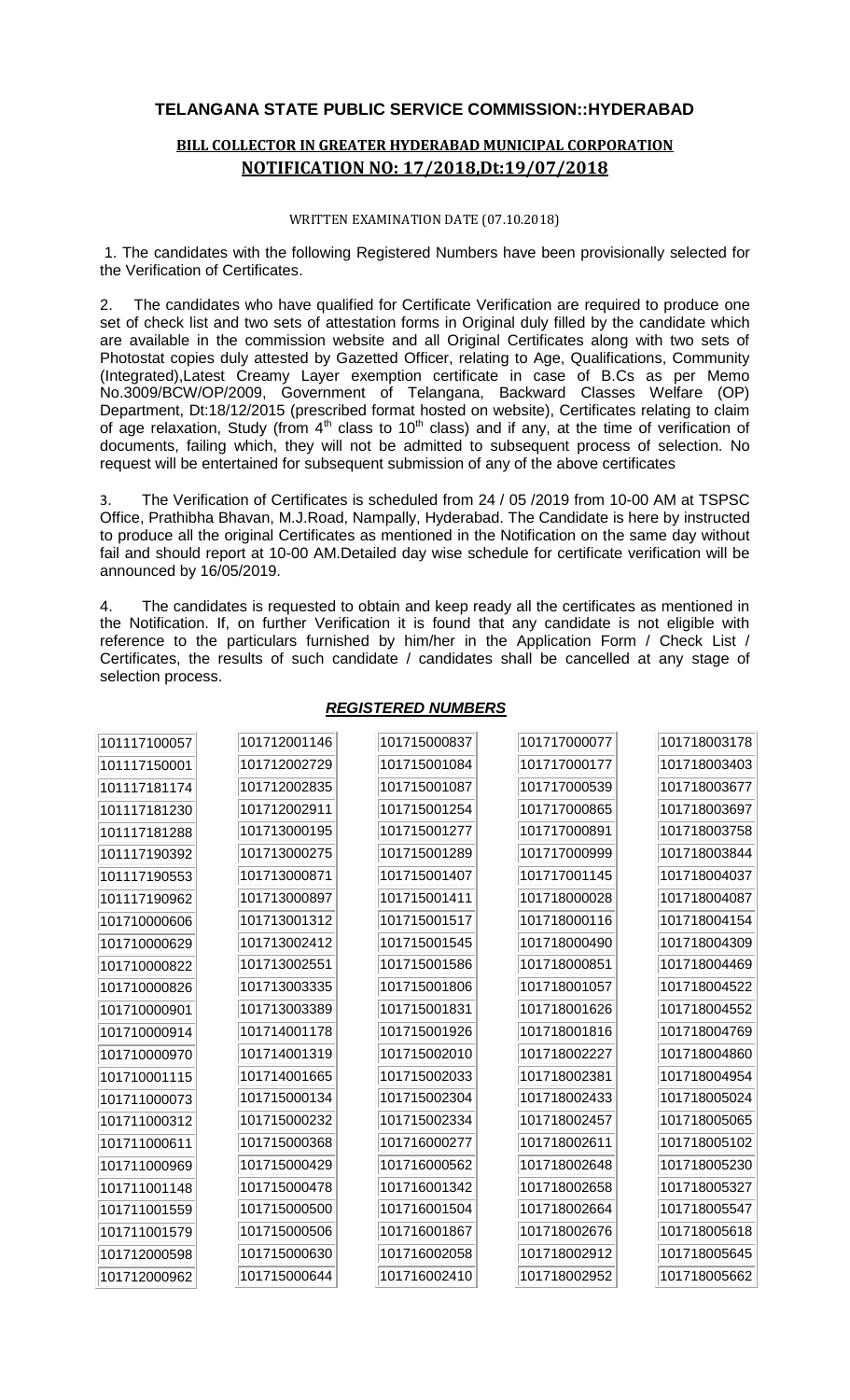| 101718005737 | 101718010055 | 101718014621 | 101718180002 | 101718182773 |
|--------------|--------------|--------------|--------------|--------------|
| 101718005817 | 101718010061 | 101718014693 | 101718180043 | 101718182780 |
| 101718005964 | 101718010118 | 101718014742 | 101718180137 | 101718182785 |
| 101718005966 | 101718010216 | 101718014850 | 101718180152 | 101718182807 |
| 101718005977 | 101718010297 | 101718014900 | 101718180164 | 101718182831 |
| 101718006049 | 101718010332 | 101718014906 | 101718180388 | 101718182858 |
| 101718006095 | 101718010395 | 101718015051 | 101718180456 | 101718182895 |
| 101718006223 | 101718010411 | 101718015088 | 101718180540 | 101718182908 |
| 101718006355 | 101718010530 | 101718015094 | 101718180620 | 101718182962 |
| 101718006357 | 101718010561 | 101718015109 | 101718180653 | 101718182964 |
| 101718006375 | 101718010613 | 101718015141 | 101718180708 | 101718182971 |
| 101718006416 | 101718010729 | 101718015208 | 101718180729 | 101718182986 |
| 101718006675 | 101718010827 | 101718015220 | 101718180734 | 101718183159 |
| 101718006797 | 101718011089 | 101718015382 | 101718180769 | 101718183255 |
| 101718006798 | 101718011138 | 101718015392 | 101718180844 | 101718183301 |
| 101718006851 | 101718011148 | 101718015455 | 101718180862 | 101718190020 |
| 101718007012 | 101718011224 | 101718015542 | 101718180878 | 101718190060 |
| 101718007119 | 101718011275 | 101718015652 | 101718180942 | 101718190105 |
| 101718007283 | 101718011369 | 101718015894 | 101718180970 | 101718190124 |
| 101718007373 | 101718011591 | 101718015907 | 101718180975 | 101718190147 |
| 101718007425 | 101718012075 | 101718016159 | 101718181073 | 101718190172 |
| 101718007488 | 101718012187 | 101718016181 | 101718181078 | 101718190177 |
| 101718007521 | 101718012210 | 101718016184 | 101718181148 | 101718190183 |
| 101718007586 | 101718012217 | 101718110003 | 101718181213 | 101718190194 |
| 101718007685 | 101718012273 | 101718110158 | 101718181236 | 101718190310 |
| 101718007774 | 101718012284 | 101718120067 | 101718181292 | 101718190325 |
| 101718007958 | 101718012585 | 101718120248 | 101718181334 | 101718190332 |
| 101718007967 | 101718012652 | 101718120286 | 101718181415 | 101718190335 |
| 101718008019 | 101718012805 | 101718120316 | 101718181488 | 101718190419 |
| 101718008029 | 101718012857 | 101718120566 | 101718181722 | 101718190437 |
| 101718008100 | 101718012877 | 101718130087 | 101718181726 | 101718190477 |
| 101718008113 | 101718012900 | 101718130091 | 101718181740 | 101718190484 |
| 101718008264 | 101718012934 | 101718130120 | 101718181755 | 101718190496 |
| 101718008318 | 101718012988 | 101718130442 | 101718181774 | 101718190542 |
| 101718008389 | 101718013025 | 101718130507 | 101718181853 | 101718190580 |
| 101718008639 | 101718013053 | 101718140023 | 101718181860 | 101718190623 |
| 101718008755 | 101718013176 | 101718140269 | 101718181872 | 101718190676 |
| 101718008766 | 101718013210 | 101718140290 | 101718181978 | 101718190677 |
| 101718008940 | 101718013242 | 101718150073 | 101718181995 | 101718190703 |
| 101718008960 | 101718013248 | 101718150075 | 101718182002 | 101718190721 |
| 101718009047 | 101718013724 | 101718150097 | 101718182013 | 101718190757 |
| 101718009102 | 101718013729 | 101718150127 | 101718182016 | 101718190769 |
| 101718009129 | 101718013807 | 101718150152 | 101718182037 | 101718190777 |
| 101718009220 | 101718013921 | 101718150169 | 101718182080 | 101718190845 |
| 101718009493 | 101718013994 | 101718150214 | 101718182092 | 101718190869 |
| 101718009524 | 101718014163 | 101718150241 | 101718182203 | 101718190897 |
| 101718009601 | 101718014172 | 101718150315 | 101718182254 | 101718190907 |
| 101718009629 | 101718014184 | 101718150339 | 101718182329 | 101718190970 |
| 101718009645 | 101718014248 | 101718150393 | 101718182402 | 101718190975 |
| 101718009725 | 101718014258 | 101718150401 | 101718182461 | 101718190996 |
| 101718009962 | 101718014286 | 101718160108 | 101718182614 | 101718191048 |
| 101718009979 | 101718014538 | 101718160251 | 101718182615 | 101718191061 |
| 101718009984 | 101718014540 | 101718170123 | 101718182679 | 101718191099 |